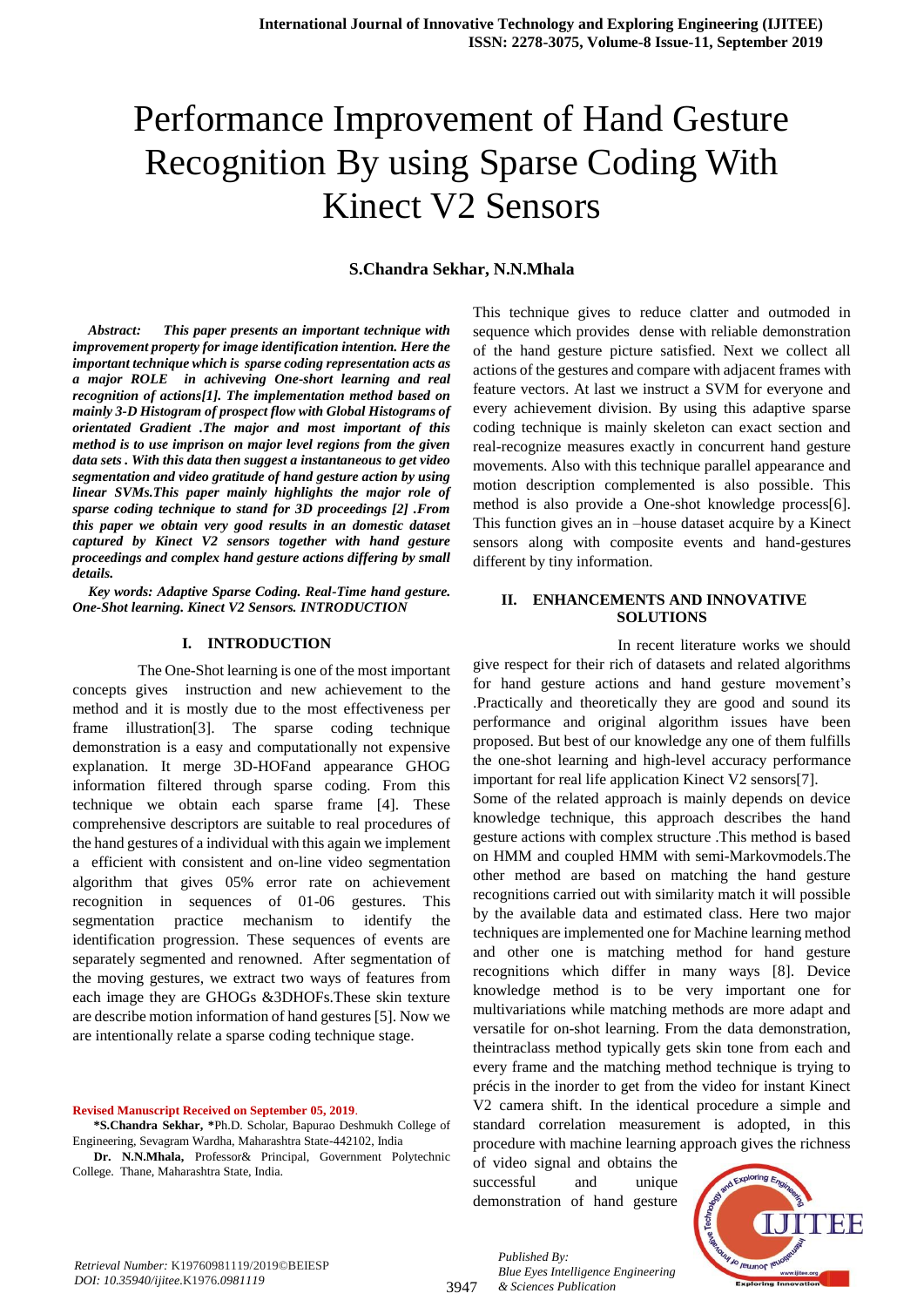# **Performance Improvement of Hand Gesture Recognition By Using Sparse Coding With Kinect V2 Sensors**

action. With this some other action of works focusing on continuous action and action recognition [9]. In this method test videos and training sets include numerous hand gestures. The sequential segmentations of videos turn into number of original frames. In this paper our work deals with visual recognition with spars data for novel and robust temporal segmentation methods.

## **III. IMPLEMENTATION AND EVALUATION**

The one-shot learning technique is major important requirement for small quantity of hand gesture training data. But for large hand gesture training data the one-shot learning is not capable of implementation [10]. This difficulty is overcome by sparse coding technique with sparse data. The sparse coding can be capable of obtain compact datasets with compact descriptors with major discriminative power. The major idea following sparse coding technique is first to estimated an input digital signal as a linear-combination of a some other components they are purely selected from a dictionary of first level elements which are generally call as atom.

## 3.1 Action Recognition System





1.1 Main blocks of the recognition system

### 3.1.1 Area of Interest Detection:

Here we generally identify the area which we are going to detect in all places the individual focus should be considered [12]. Here from the background area we should consider the addition of movement and deepness to sector the issue Let **X** =  $[\mathbf{x}1, \dots, \mathbf{x}m] \in \mathbb{R}^n \times m$  be the matrix whose *m* columns  $\mathbf{x}$ *i* ∈ R*n* are the quality vectors. The aim of adaptive sparse coding is to study a vocabulary **D** (a  $n \times d$  matrix, with *d* the vocabulary dimension and *n* the quality vector range) and a code  $(a \, d \times m \text{ matrix})$  that reduce the modernization fault:

$$
\min_{D,U} \|X - DU\|_F^2 + \lambda \|U\|_1,
$$

where  $II \cdot II$  *F* is the Frobenius norms. 3.1.2 Area Action Identification:

 From Fig1.1 By using the 3D Histogram of flow and global Histogram [3DHOF+GHOG] characteristics region of interest is map into a quality space[13]. The output of the descriptor is analyzed with sparse coding

3.1.3 Region Action Learning:

 The on-line video segmentation procedure algorithm is implemented it allows segmentation procedure algorithm is implemented it allows different action while recognizing are frame buffers.

3.2 Region of Interest Segmentation In this region of interest segmentation each

action hand gesture structure is to recognize properly with hand gesture system is to identify Correctly with picture achievement .For HCI human is going to stand in front of Kinect V2 camera with best sensors and no other movement in the picture frame. For every videotape frame in the data-set, we firstly calculate the difference between the frames within the consecutive frames in a tiny barrier. Now have set p of pixels that one affecting [14]. We calculate the denote deepness µ of the given pixels p.Which gives the deepness of the topic with in the measured barrier . Thus, for the rest of the video sequence, we choose the area of attention as *ROI(t)*   $=\{pi, j(t) : \mu - \leq d(pi, j(t)) \leq \mu + \leq \}$ , where  $d(pi, j(t))$ is the deepness of the pixel *pi, j (t)* at time  $t$  and  $\overline{\phantom{a}}$  is a forbearance value.It shows fig1.2.



### 3.3 Action Representation

The image representation should be in two ways one is discriminative and other is invariant for image transformation[15]. The representation of discriminative should be same class in a same way. But the invariant property should be rotation, translation and scaling to ensure the image transformation. But more and more training data is given we should concentration on more discarnate and less invariant .In this paper where only one training example is given for this invariant condition is necessary to provide the discriminate features. For real time hand gesture recantations fulfill the combinations of 3D Histograms flow(3D HOFs)and Golbal Histogram of Gradient(GHOGs)[16]. These models satisfies human hand gesture action .For huge amount of preparation example is obtainable the 3DHOFs and GHOGs .





*Published By: Blue Eyes Intelligence Engineering & Sciences Publication* 

3948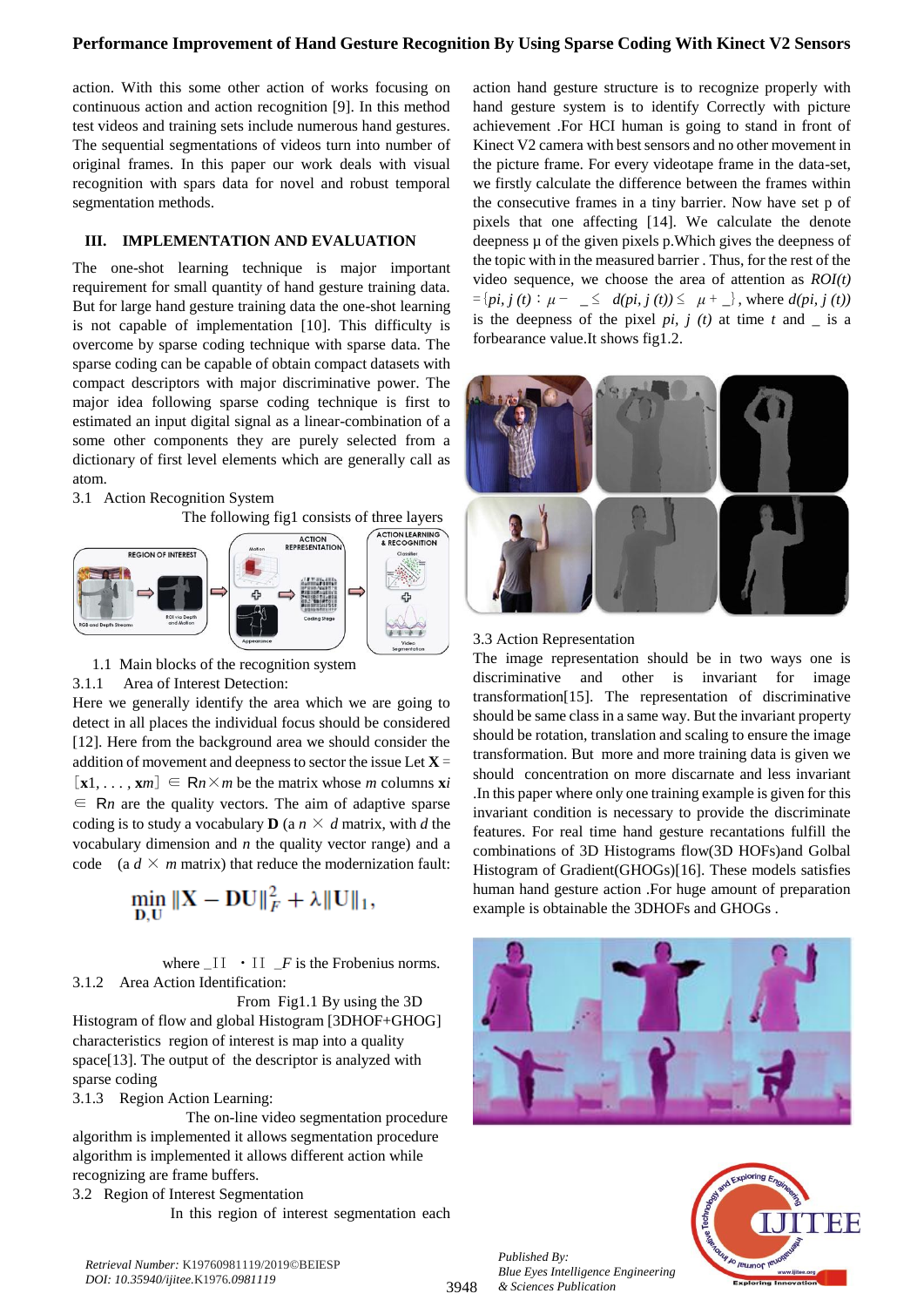

**processed with sparse coding**

## 3.4 Sparse Coding

In this present step, every framework *Ft* from the captured image represent by using two descriptors:  $z(t) \in Rn1$  for the movement constituent and  $h(t) \in Rn2$  for the exterior section. Here from Fig1.3 the major given position of the earlier compute 3DHOFs  $Z = [z(1), \ldots, z(K)]$ , where k is the quantity total frames in the preparation data.But our aim is study one motin dictionary DM (a  $n \times d$ 1 matrix, with *d*1 the dictionary size and *n*1 the motion of the vector size) and the code UM (a  $d1 \times K$  matrix) that decrease, so that  $z(t) \sim$  $DMuM(t)$ . In the same manner<sup>[17]</sup>, we define the equal optimization problem for a dictionary DG (a  $n2 \times d2$  matrix) and the code UG (a  $d2 \times K$  matrix) for the set of GHOGs descriptors  $H = [h(1), \ldots, h(K)]$ . Therefore, after the Sparse Coding stage, we can describe a frame as a code u*(i )*, which is the concatenation of the movement and exterior codes:  $u(i)$  =  $[uM(i), uG(i)]$ .

| Sl.No                                | Method                        | Levenshtein Distance |
|--------------------------------------|-------------------------------|----------------------|
|                                      |                               |                      |
|                                      |                               | 9%                   |
|                                      | Sparse coding                 |                      |
| $\mathfrak{D}$                       |                               | 20%                  |
|                                      | Normal descriptors            |                      |
| 3                                    | Dynamic Time Warping approach | 42.3%                |
| 4                                    | Template                      | 52.47%               |
|                                      | Matching algorithm            |                      |
| $\left( \cdot \right)$ $\sim$ $\sim$ |                               |                      |

 $z(t)$  ∈ R*n*1

### **3.5** Learning and Recognition

 From concept this concept we learn a model of given hand gesture pose as of the data. Here sparse coding with One-shot learning gratitude system the accessible preparation data sets is to one to train succession for each gesture action [18].For learning algorithm the well known available technique is support vector machine(SVM).Here we follow the linear SVM ,this technique gives constant complexity during the test phase it gives synchronized gesture necessities.

#### **IV. EXPERIMENTAL RESULTS**

With this proposed method the descriptor is very low and all are not equal when the hand gesture actions are differ from one to another due to effective interesting points to the model[19]. Here the simple ways to build the required information about the hand gestures or poses are extract descriptors from various limbs than keep all the skin texture to get the finishing edge illustration.



## **1.4 These gestures are recorded by Kinect v2 Camera and sensors for sparse coding**

The Microsoft Kinect SDK tool retrieves 20 principal body joint positions, these position are allocate each 3D point of the ROI to its adjacent joint. The fig 1.4 shows properly segregate the two hands and the body from the rest of the prospect. After computation 3DHOF and GHOG hand part is leftandright hand with complete hand outline. After computing the last framework gives the combination of all three body element descriptors. For this experiment need 2 dissimilar sets of data [20].The levenshtein distance can be calculated by

Levenshtein distance  $=$  S+D+I/M Here S indicates substitution, D indicates number of deletions[21], I indicates Insertions and M indicates length of the ground fact order Finally by using sparse coding it combines the descriptors' extract since hand method is achieve 9% and 20% designed for normal descriptors'.

## **V. CONCLUSION**

 In this article we effectively implemented from the Table1 the sparse coding for One-shot knowledge proceedings. Grouping with Machine Learning algorithm like linearSVMs for complete action recognition system which is used for HMI. With this procedure the proposed approach will achieve good accuracy and minimum computation time. This progress is aggressive touching many of the up to date method for deed recognition. This procedure can be extending accurate exterior explanation at frame level for real time performance. This procedure can be extended to multifaceted proceedings still when body follower in not obtainable.

#### **REFERENCES**

- 1. A. Bisio, N. Stucchi, M. Jacono, L. Fadiga, T. Pozzo, Automatic versus voluntary motor imitation: effect of visual context and stimulus velocity. PLoS ONE **5**(10), e13506 (2010)[1]
- 2. A.F. Bobick, J.W. Davis, The recognition of human movement using temporal templates. IEEE Trans. Pattern Anal. Mach. Intell. **23**(3), 257–267 (2001)
- 3. M. Bregonzio, S. Gong, T. Xiang, Recognising action as clouds of space-time interest points, in *IEEE Conference on Computer Vision and Pattern Recognition*, 2009
- 4. M.J. Burden, D.B. Mitchell, Implicit memory development in school-aged children with attentiondeficit hyperactivity disorder (adhd): Conceptual priming deficit? Dev. Neurophysiol. **28**(3), 779–807 (2005)



*Published By: Blue Eyes Intelligence Engineering & Sciences Publication*